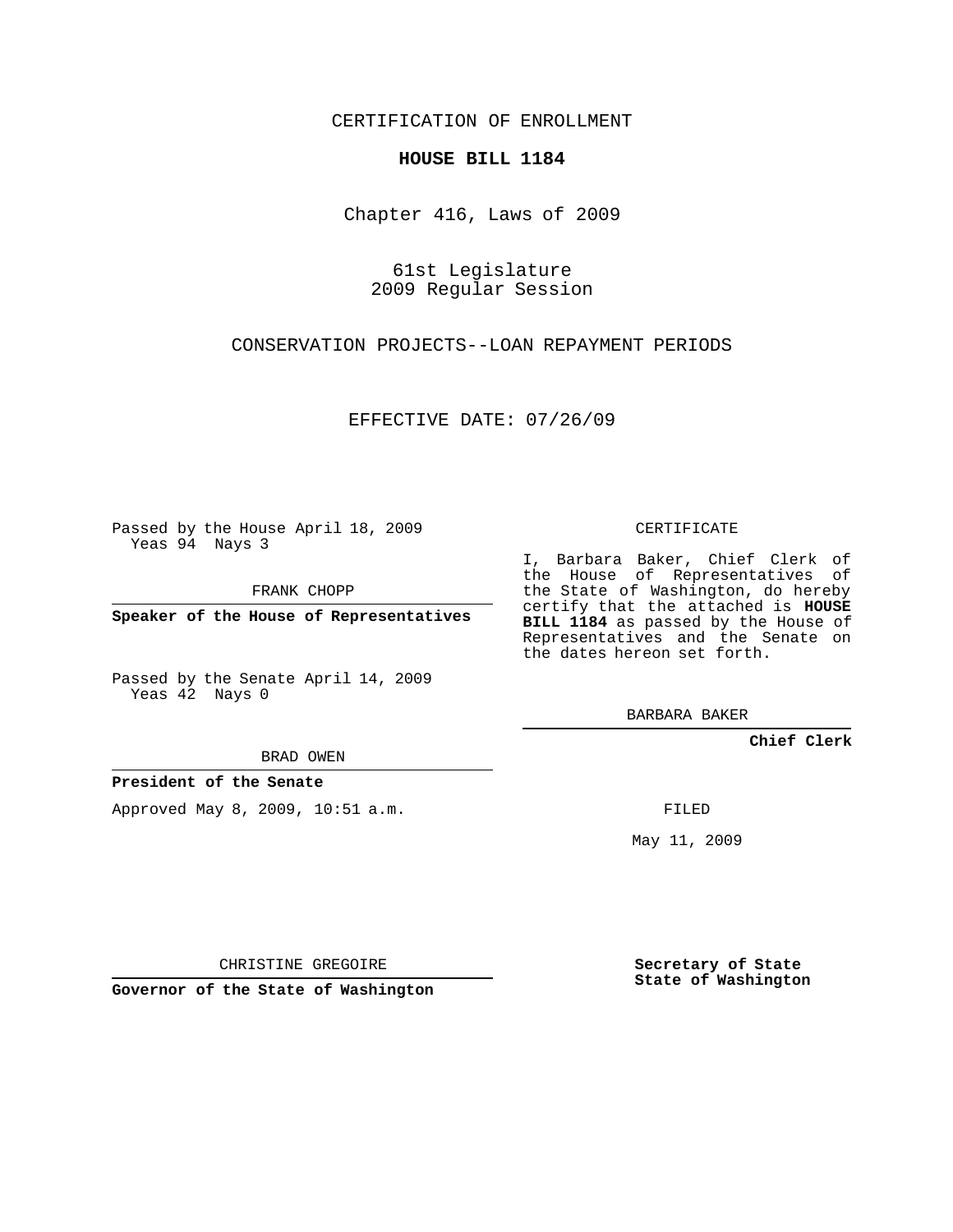## **HOUSE BILL 1184** \_\_\_\_\_\_\_\_\_\_\_\_\_\_\_\_\_\_\_\_\_\_\_\_\_\_\_\_\_\_\_\_\_\_\_\_\_\_\_\_\_\_\_\_\_

\_\_\_\_\_\_\_\_\_\_\_\_\_\_\_\_\_\_\_\_\_\_\_\_\_\_\_\_\_\_\_\_\_\_\_\_\_\_\_\_\_\_\_\_\_

#### AS AMENDED BY THE SENATE

Passed Legislature - 2009 Regular Session

### **State of Washington 61st Legislature 2009 Regular Session**

**By** Representative Chase

Read first time 01/14/09. Referred to Committee on Technology, Energy & Communications.

 AN ACT Relating to modifying the loan repayment period for conservation projects funded by municipal utilities and public utility districts; and amending RCW 35.92.360 and 54.16.032.

BE IT ENACTED BY THE LEGISLATURE OF THE STATE OF WASHINGTON:

 **Sec. 1.** RCW 35.92.360 and 2002 c 276 s 2 are each amended to read as follows:

 (1) Any city or town engaged in the generation, sale, or distribution of energy is hereby authorized, within limits established by the Constitution of the state of Washington, to assist the owners of structures or equipment in financing the acquisition and installation of materials and equipment, for compensation or otherwise, for the conservation or more efficient use of energy in such structures or equipment pursuant to an energy conservation plan adopted by the city or town if the cost per unit of energy saved or produced by the use of such materials and equipment is less than the cost per unit of energy produced by the next least costly new energy resource which the city or town could acquire to meet future demand. Any financing authorized under this chapter shall only be used for conservation purposes in existing structures, and such financing shall not be used for any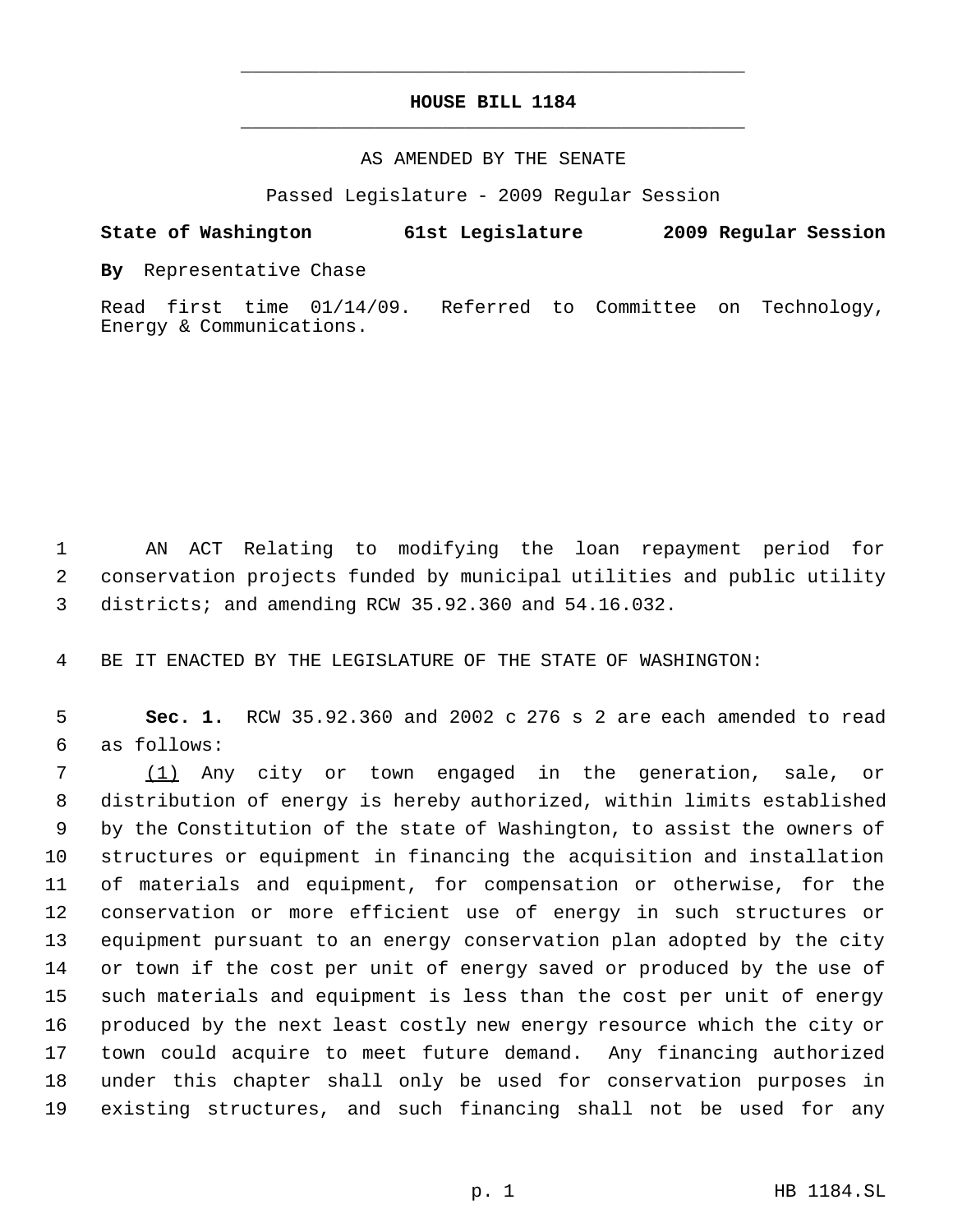purpose which results in a conversion from one energy source to another. For the purposes of this section, "conservation purposes in existing structures" may include projects to allow a municipal electric utility's customers to generate all or a portion of their own electricity through the on-site installation of a distributed electricity generation system that uses as its fuel solar, wind, geothermal, or hydropower, or other renewable resource that is available on-site and not from a commercial source. Such projects shall not be considered "a conversion from one energy source to another" which is limited to the change or substitution of one commercial energy supplier for another commercial energy supplier. Except where otherwise authorized, such assistance shall be limited to:

13 ( $(\overline{+1})$ ) (a) Providing an inspection of the structure or equipment, either directly or through one or more inspectors under contract, to determine and inform the owner of the estimated cost of purchasing and installing conservation materials and equipment for which financial assistance will be approved and the estimated life cycle savings in energy costs that are likely to result from the installation of such 19 materials or equipment;

 $((+2))$  (b) Providing a list of businesses who sell and install such materials and equipment within or in close proximity to the service area of the city or town, each of which businesses shall have requested to be included and shall have the ability to provide the products in a workmanlike manner and to utilize such materials in 25 accordance with the prevailing national standards( $(-)$ );

26 ( $(\frac{43}{})$ ) (c) Arranging to have approved conservation materials and equipment installed by a private contractor whose bid is acceptable to 28 the owner of the residential structure and verifying such installation; and

 $((+4))$   $(d)$  Arranging or providing financing for the purchase and installation of approved conservation materials and equipment. Such materials and equipment shall be purchased from a private business and shall be installed by a private business or the owner.

34  $((+5))$   $(2)$  Pay back shall be in the form of incremental additions to the utility bill, billed either together with use charge or 36 separately. Loans shall not exceed ((one hundred twenty)) two hundred 37 forty months in length.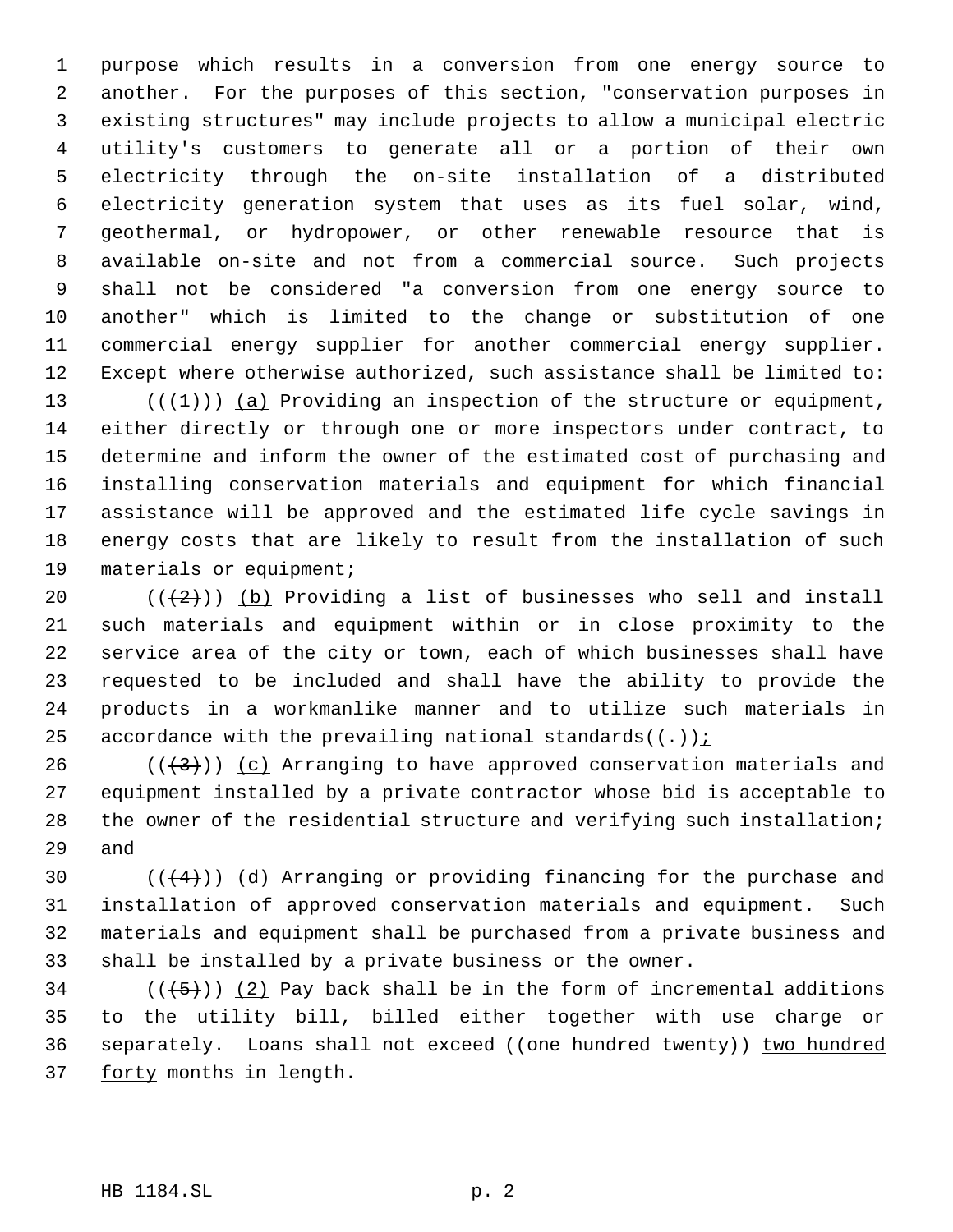**Sec. 2.** RCW 54.16.032 and 1989 c 421 s 4 are each amended to read as follows:

 Any district is hereby authorized, within limits established by the Constitution of the state of Washington, to assist the owners of structures in financing the acquisition and installation of fixtures, systems, and equipment, for compensation or otherwise, for the conservation or more efficient use of water in the structures under a water conservation plan adopted by the district if the cost per unit of water saved or conserved by the use of the fixtures, systems, and equipment is less than the cost per unit of water supplied by the next least costly new water source available to the district to meet future demand. Except where otherwise authorized, assistance shall be limited to:

 (1) Providing an inspection of the structure, either directly or through one or more inspectors under contract, to determine and inform the owner of the estimated cost of purchasing and installing conservation fixtures, systems, and equipment for which financial assistance will be approved and the estimated life cycle savings to the water system and the consumer that are likely to result from the 20 installation of the fixtures, systems, or equipment;

 (2) Providing a list of businesses that sell and install the fixtures, systems, and equipment within or in close proximity to the service area of the city or town, each of which businesses shall have requested to be included and shall have the ability to provide the products in a workmanlike manner and to utilize the fixtures, systems, 26 and equipment in accordance with the prevailing national standards;

 (3) Arranging to have approved conservation fixtures, systems, and equipment installed by a private contractor whose bid is acceptable to the owner of the structure and verifying the installation; and

 (4) Arranging or providing financing for the purchase and installation of approved conservation fixtures, systems, and equipment. The fixtures, systems, and equipment shall be purchased or installed by a private business, the owner, or the utility.

 Pay back shall be in the form of incremental additions to the utility bill, billed either together with use charge or separately. 36 Loans shall not exceed  $((one))$  two hundred  $((\text{twenty}))$  forty months in